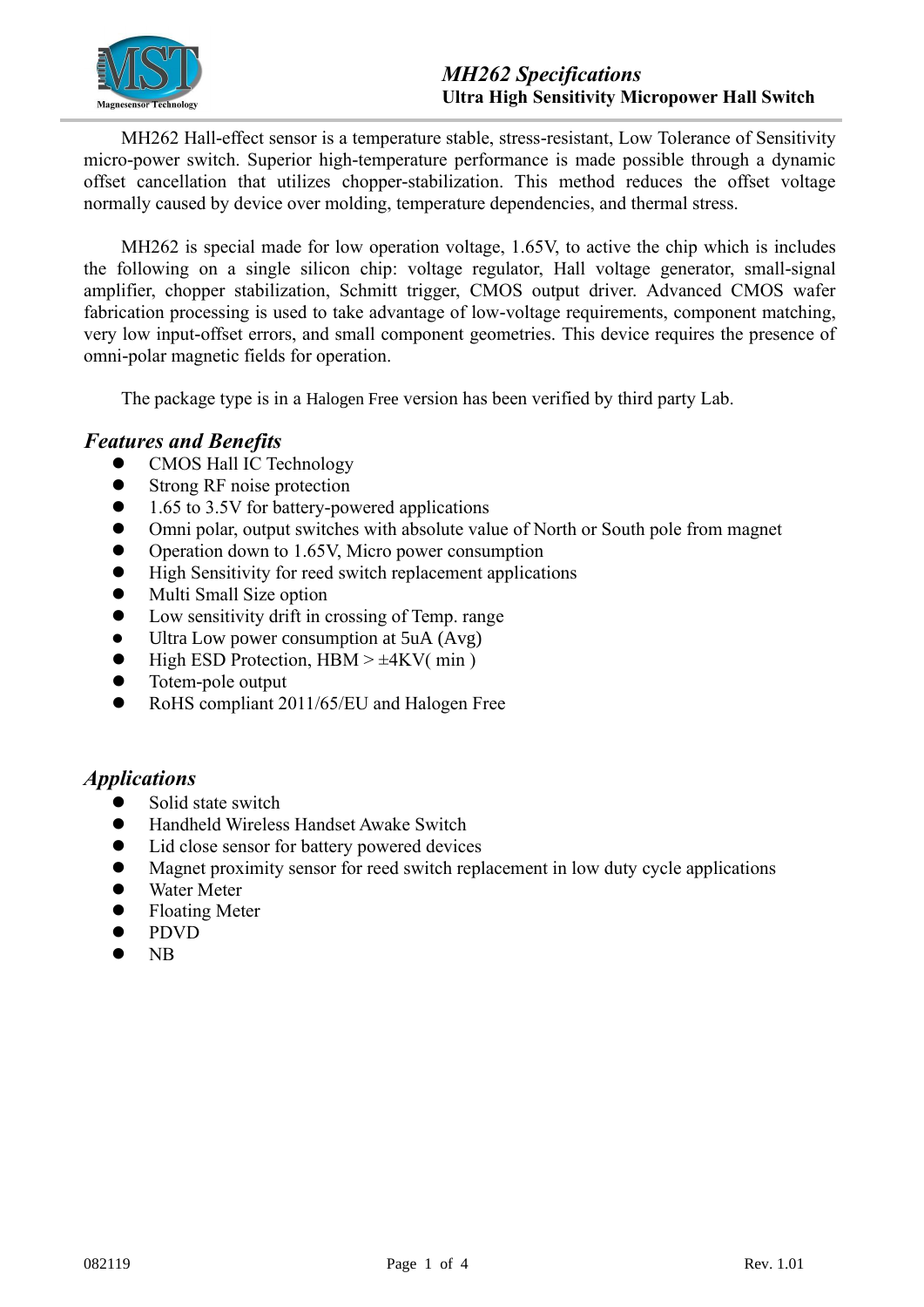

#### *Ordering Information*



| Part No. | <b>Temperature Suffix</b>                     | <b>Package Type</b> |  |
|----------|-----------------------------------------------|---------------------|--|
| MH262EST | E (-40 <sup>o</sup> C to + 85 <sup>o</sup> C) | $ST(TSOT-23)$       |  |
| MH262EUA | E (-40 <sup>o</sup> C to + 85 <sup>o</sup> C) | $UA(TO-92S)$        |  |
|          |                                               |                     |  |

*Custom sensitivity selection is available by MST sorting technology*

# *Functional Diagram*



*Note: Static sensitive device; please observe ESD precautions. Reverse V<sub>DD</sub> protection is not included. For reverse voltage protection, a 100* $\Omega$  *resistor in series with*  $V_{DD}$  *is recommended. MH* 262*, HBM > ±4KV which is verified by third party lab.*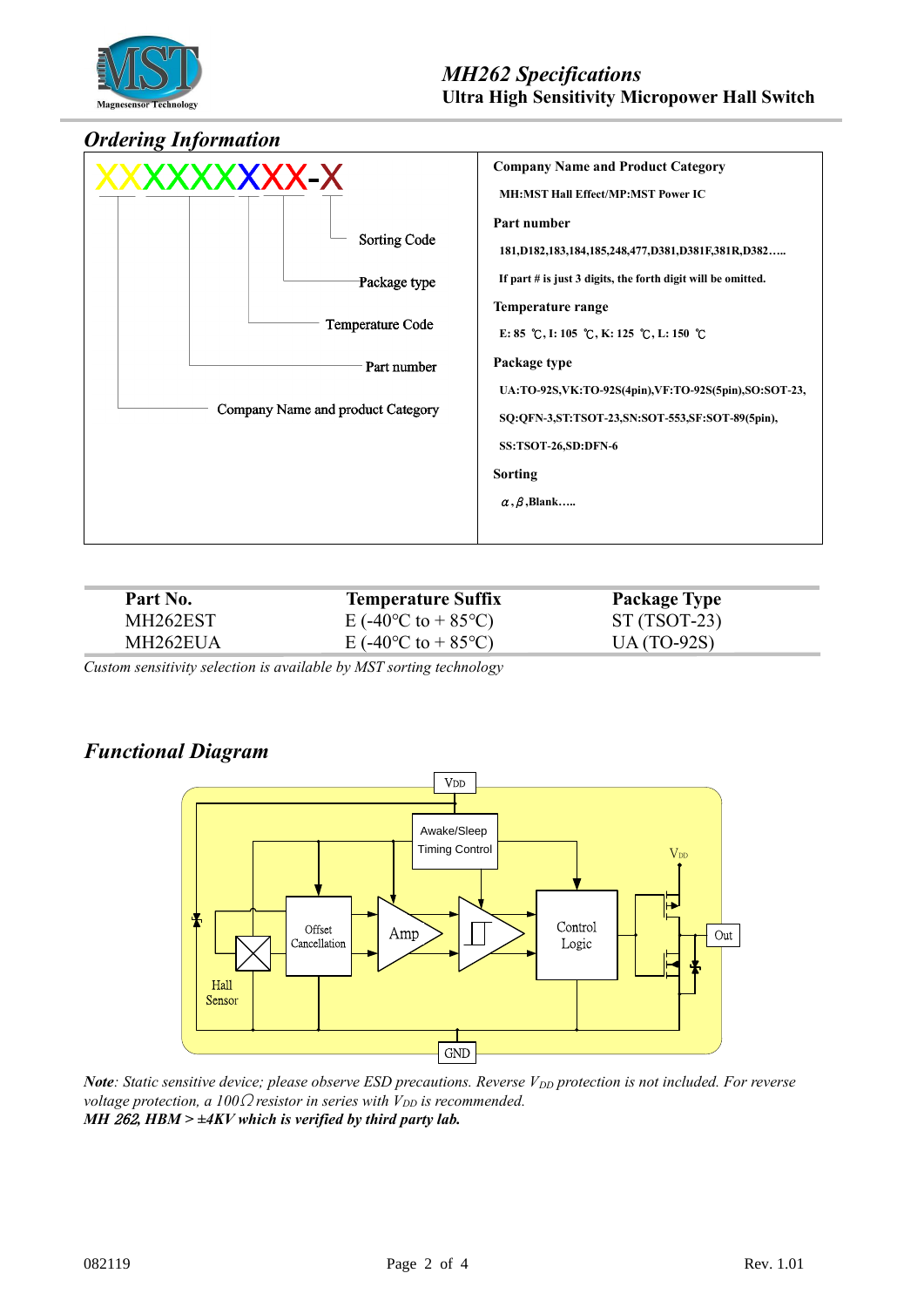

# *Absolute Maximum Ratings At(Ta=25*℃)

| <b>Characteristics</b>                                 |                                        | <b>Values</b>   | Unit               |  |
|--------------------------------------------------------|----------------------------------------|-----------------|--------------------|--|
| Supply voltage( $V_{DD}$ )                             |                                        | 4.5             |                    |  |
| Output Voltage (Vout)                                  |                                        | 4.5             | V                  |  |
| Reverse Voltage (V <sub>DD</sub> ) (V <sub>OUT</sub> ) |                                        | $-0.3$          |                    |  |
| Magnetic flux density                                  |                                        | Unlimited       | Gauss              |  |
| Output current ( <i>lovr</i> )                         |                                        |                 | mA                 |  |
| Operating temperature range( $Ta$ )                    |                                        | $-40$ to $+85$  | $^{\circ}$ C       |  |
| Storage temperature range $(T_s)$                      |                                        | $-65$ to $+150$ | $\degree$          |  |
| Maximum Junction Temp $(Ti)$                           |                                        | 150             | $\mathrm{C}$       |  |
|                                                        | $(\theta$ ja) ST / UA                  | 310/206         | $\rm ^{\circ}$ C/W |  |
| <b>Thermal Resistance</b>                              | $(\theta_{\textit{\tiny JC}})$ ST / UA | 223/148         | $\rm ^{\circ}$ C/W |  |
| Package Power Dissipation $(P_D)$<br>ST/UA             |                                        | 400 /606        | mW                 |  |

*Note: Exceeding the absolute maximum ratings may cause permanent damage. Exposure to absolute maximumrated conditions for extended periods may affect device reliability.*

# *Electrical Specifications*

*DC Operating Parameters*:*Ta=25℃, VDD=3.0V*

| ◡<br><b>Parameters</b>          |                 | <b>Test Conditions</b>                       | Min            | <b>Typ</b> | <b>Max</b> | <b>Units</b>   |
|---------------------------------|-----------------|----------------------------------------------|----------------|------------|------------|----------------|
| Supply Voltage $(V_{DD})$       |                 | Operating                                    | 1.65           |            | 3.5        | V              |
| Supply Current $(I_{DD})$       |                 | Awake State                                  |                | 1.4        | 3          | mA             |
|                                 |                 | Sleep State                                  |                | 3.6        | 7          | $\mu A$        |
|                                 |                 | Average                                      |                | 5          | 10         | $\mu$ A        |
| Output Leakage Current          |                 | Output off                                   |                |            | 1          | uA             |
| Output High Voltage( $V_{OH}$ ) |                 | $IOUT=0.5mA(Source)$                         | $V_{DD} - 0.2$ |            |            | $\mathbf V$    |
| Output Low Voltage(Vol)         |                 | $IOUT=0.5mA(Sink)$                           |                |            | 0.2        | V              |
| Awake mode time( $T_{aw}$ )     |                 | Operating                                    |                | 40         | 80         | u <sub>S</sub> |
| Sleep mode time( $T_{SL}$ )     |                 | Operating                                    |                | 40         | 80         | mS             |
| Duty Cycle $(D, C)$             |                 |                                              |                | 0.1        |            | $\%$           |
| Electro-Static Discharge        |                 | <b>HBM</b>                                   | $\overline{4}$ |            |            | KV             |
| Operate Point                   | $(B_{\rm OPN})$ | N pole to branded side, $B > BOP$ , Vout On  | 10             |            | 30         | Gauss          |
|                                 | $(B_{OPS})$     | S pole to branded side, $B > BOP$ , Vout On  | $-30$          |            | -10        | Gauss          |
| Release Point                   | $(B_{RPN})$     | N pole to branded side, $B < BRP$ , Vout Off | 5              |            | 25         | Gauss          |
|                                 | $(B_{RPS})$     | S pole to branded side, $B < BRP$ , Vout Off | $-25$          |            | $-5$       | Gauss          |
| Hysteresis, (BHYS)              |                 | $ BOPx - BRPx $                              |                | 10         |            | Gauss          |

# *Typical Application circuit*



C1:10nF C2:100pF